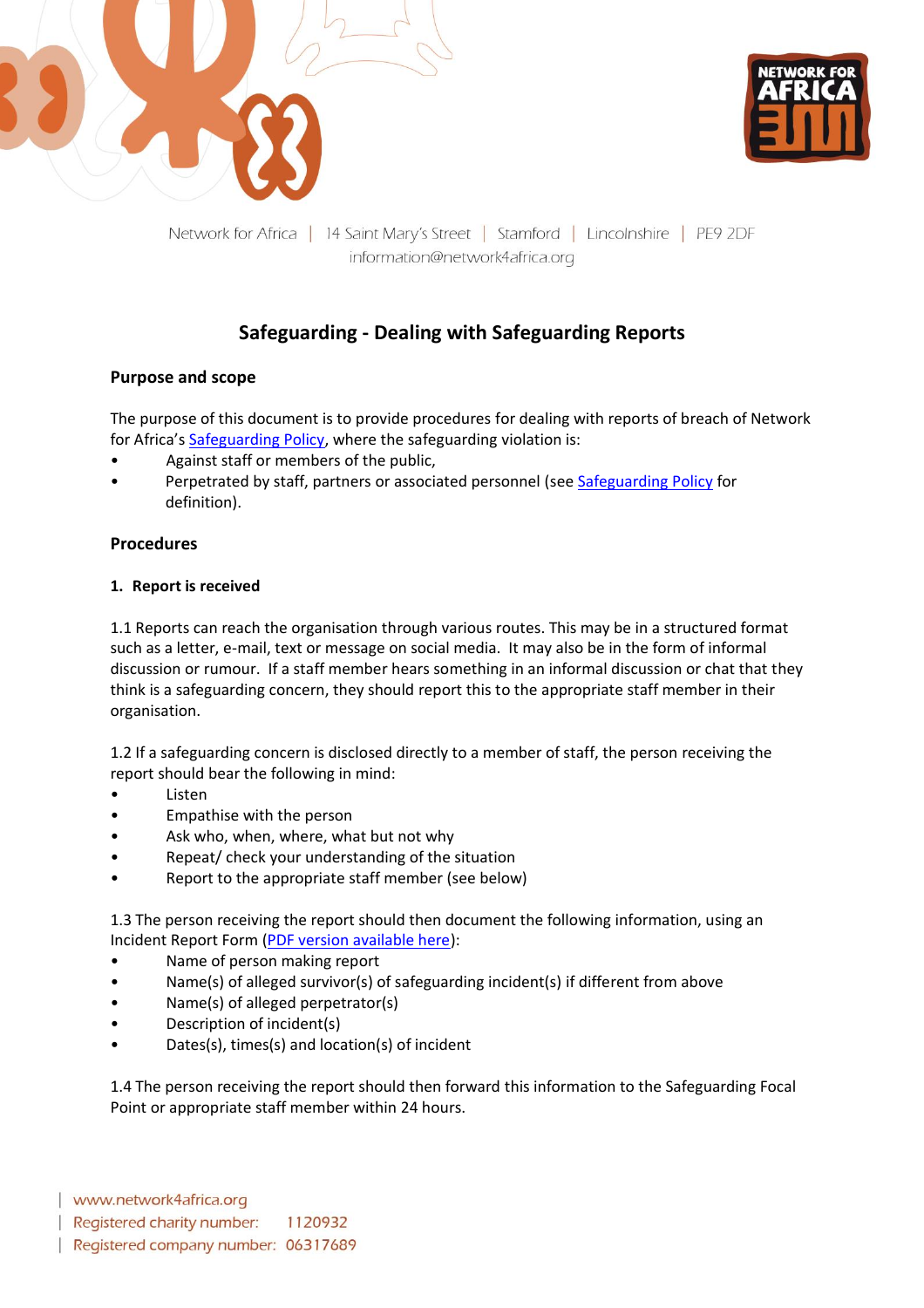1.5 Due to the sensitive nature of safeguarding concerns, confidentiality must be maintained during all stages of the reporting process, and information shared on a limited 'need to know' basis only. This includes senior management who might otherwise be appraised of a serious incident.

1.6 If the reporting staff member is not satisfied that the organisation is appropriately addressing the report, they have a right to escalate the report, either up the management line, to the Board (or other governance structure), or to an external statutory body. The staff member will be protected against any negative repercussions as a result of this report. See Network for Africa's Complaints [Policy](https://network4africa.org/wp-content/uploads/2022/06/safeguarding-complaints-policy.pdf) and [Disclosure of Malpractice in the Organisation](https://network4africa.org/wp-content/uploads/2022/06/disclosure-of-malpractice-policy.pdf) Policy.

# **2. Assess how to proceed with the report**

2.1 Appoint a Decision Maker for handling this report

2.2Determine whether it is possible to take this report forward

- Does the reported incident(s) represent a breach of safeguarding policy?
- Is there sufficient information to follow up this report?

2.3 If the reported incident does not represent a breach of Network for Africa's [Safeguarding Policy,](https://network4africa.org/wp-content/uploads/2022/06/safeguarding-policy.pdf) but represents a safeguarding risk to others (such as a child safeguarding incident), the report should be referred through the appropriate channels (eg. local authorities) if it is safe to do so.

2.4 If there is insufficient information to follow up the report, and no way to ascertain this information (for example if the person making the report did not leave contact details), the report should be filed in case it can be of use in the future, and look at any wider lesson learning we can take forward.

2.5 If the report raises any concerns relating to children under the age of 18, seek expert advice immediately. If at any point in the process of responding to the report (for example during an investigation) it becomes apparent that anyone involved is a child under the age of 18, the Decision Maker should be immediately informed and should seek expert advice before proceeding.

2.6 If the decision is made to take the report forward, ensure that you have the relevant expertise and capacity to manage a safeguarding case. If you do not have this expertise in-house, seek immediate assistance, through external capacity if necessary.

2.7 Clarify what, how and with whom information will be shared relating to this case. Confidentiality should be maintained at all times, and information shared on a need-to-know basis only. Decide which information needs to be shared with which stakeholder – information needs may be different.

2.8 You may have separate policies depending on the type of concern the report relates to. For example workplace sexual harassment is dealt with through the Network for Africa's [Anti Bullying](https://network4africa.org/wp-content/uploads/2022/06/anti-bullying-policy.pdf)  [and Harassment policy.](https://network4africa.org/wp-content/uploads/2022/06/anti-bullying-policy.pdf)

If there isn't a policy for the type of report that has been made, follow these procedures.

2.9 Check your obligations on informing relevant bodies when you receive a safeguarding report. These include (but are not limited to):

- Funding organisations
- Umbrella bodies/networks
- Statutory bodies (such as the Charity Commission in the UK)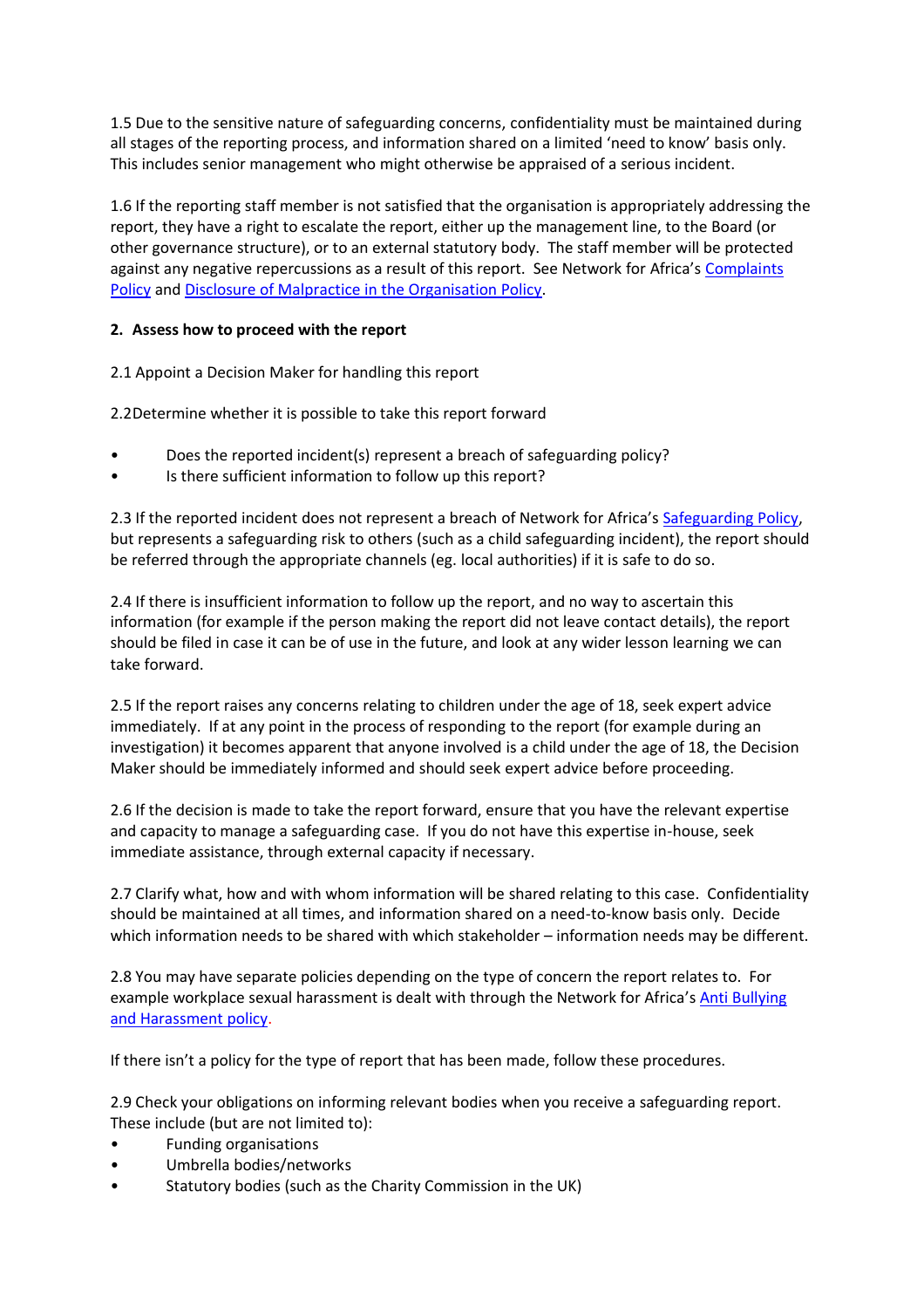Some of these may require you to inform them when you receive a report, others may require information on completion of the case, or annual top-line information on cases. When submitting information to any of these bodies, think through the confidentiality implications very carefully.

#### **3. Appoint roles and responsibilities for case management**

3.1 If not already done so (see above), appoint a Decision Maker for the case. The Decision Maker should be a senior staff member, not implicated or involved in the case in any way.

3.2 If the report alleges a serious safeguarding violation, you may wish to hold a case conference. This should include:

- Decision Maker
- Person who received the report (such as the focal point, or manager)
- CEO or Chair of Trustees (as appropriate)
- Safeguarding adviser (or equivalent) if there is one

The case conference should decide the next steps to take, including any protection concerns and support needs for the survivor and other stakeholders (see below).

#### **4. Provide support to survivor where needed/requested**

4.1 Provide appropriate support to survivor(s) of safeguarding incidents. Nb. this should be provided as a duty of care even if the report has not yet been investigated. Support could include (but its not limited to)

- Psychosocial care or counseling
- Medical assistance
- Protection or security assistance (for example being moved to a safe location)

4.2 All decision making on support should be led by the survivor.

#### **5. Assess any protection or security risks to stakeholders**

5.1 For reports relating to serious incidents: undertake an immediate risk assessment to determine whether there are any current or potential risks to any stakeholders involved in the case, and develop a mitigation plan if required.

5.2 Continue to update the risk assessment and plan on a regular basis throughout and after the case as required.

#### **6. Decide on next steps**

6.1 The Decision Maker decides the next steps. These could be (but are not limited to)

- No further action (for example if there is insufficient information to follow up, or the report refers to incidents outside the organisation's remit)
- Investigation is required to gather further information
- Immediate disciplinary action if no further information needed
- Referral to relevant authorities